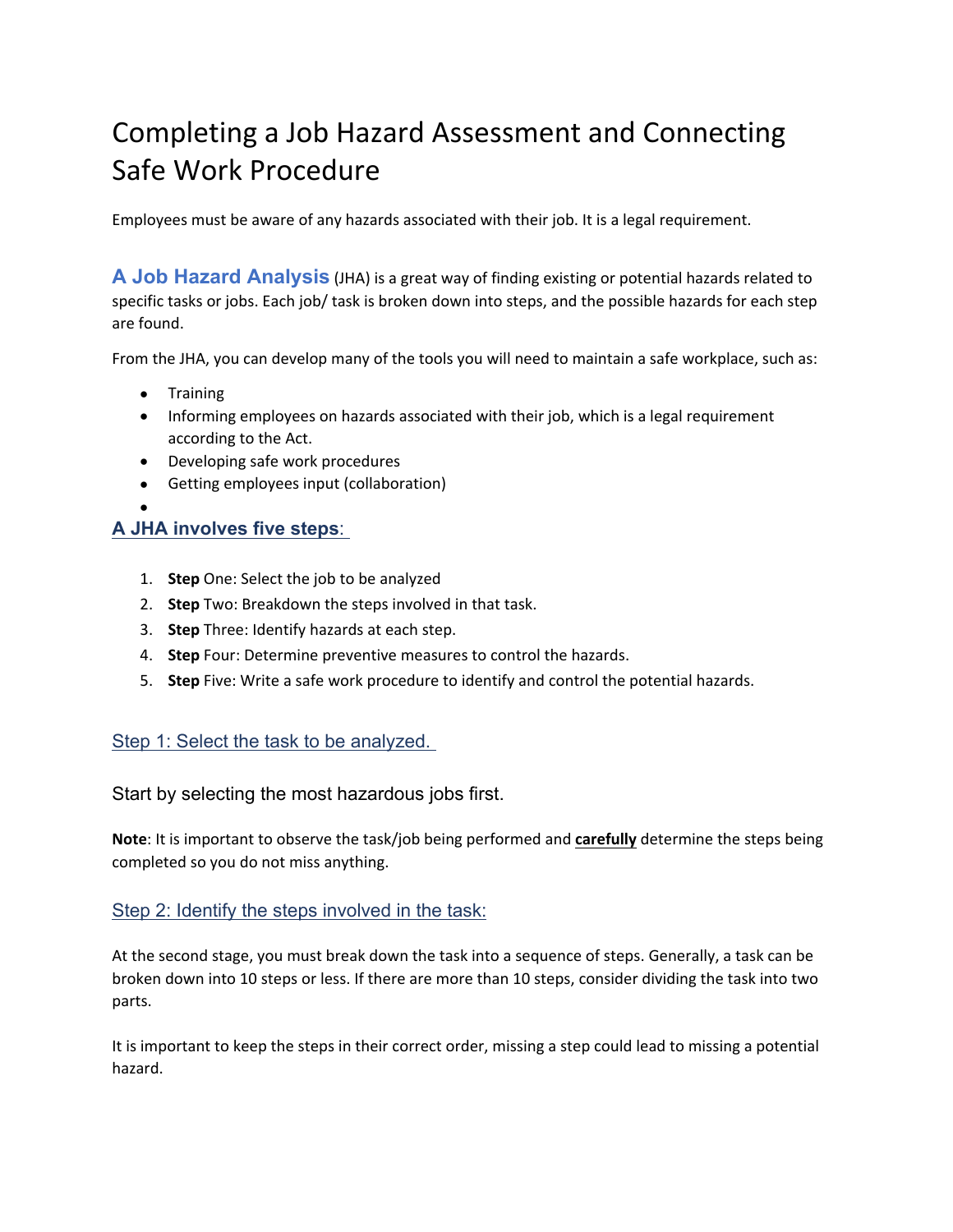The task we will break down is familiar, handling a flat tire on a car. At this step we will look at the order in which the task is done.

Task steps are recorded in the left-hand column.

| <b>TASK ANALYSIS WORKSHEET</b> |                              |                       |  |
|--------------------------------|------------------------------|-----------------------|--|
| <b>Basic Task Steps</b>        | <b>Potential Significant</b> | <b>Hazard Control</b> |  |
| (in order)                     | Hazards                      | Methods               |  |
| Park vehicle                   |                              |                       |  |
| Remove spare and               |                              |                       |  |
| tool kit                       |                              |                       |  |
| Pry off hub cap and            |                              |                       |  |
| loosen lug bolts (nuts)        |                              |                       |  |
| Etc.                           |                              |                       |  |

## Step 3: Identify potential hazards at each step:

Next, we will look at what could possibly go wrong at each step.

Ask questions like:

- Can I be struck by or against anything?
- Is there a risk of exposure to extreme heat or cold?
- Can weather conditions affect safety?
- Is there a potential for slips, trips, or falls?
- Can I strain or sprain my back or other muscle from lifting, pushing, or pulling?
- *Does the task expose employees to excessive noise or vibration?*
- *Is there potential for exposure to toxic/hazardous substances, or electrical hazards?*
- *Are there any pinch points or potential for body parts to be caught between moving machinery or objects?*
- *Does the equipment in use present any potential hazards?*
- I*s there a danger from falling objects?*
- I*s lighting a problem?*

List potential hazards in the middle column of the worksheet, next to the task step.

| <b>TASK ANALYSIS WORKSHEET</b> |                                                                                                           |                       |
|--------------------------------|-----------------------------------------------------------------------------------------------------------|-----------------------|
| <b>Basic Task Steps</b>        | <b>Potential Significant</b>                                                                              | <b>Hazard Control</b> |
| (in order)                     | <b>Hazards</b>                                                                                            | <b>Methods</b>        |
| Park vehicle                   | a) Vehicle too close to passing<br>traffic<br>b) Vehicle on uneven, soft<br>ground<br>c) Vehicle may roll |                       |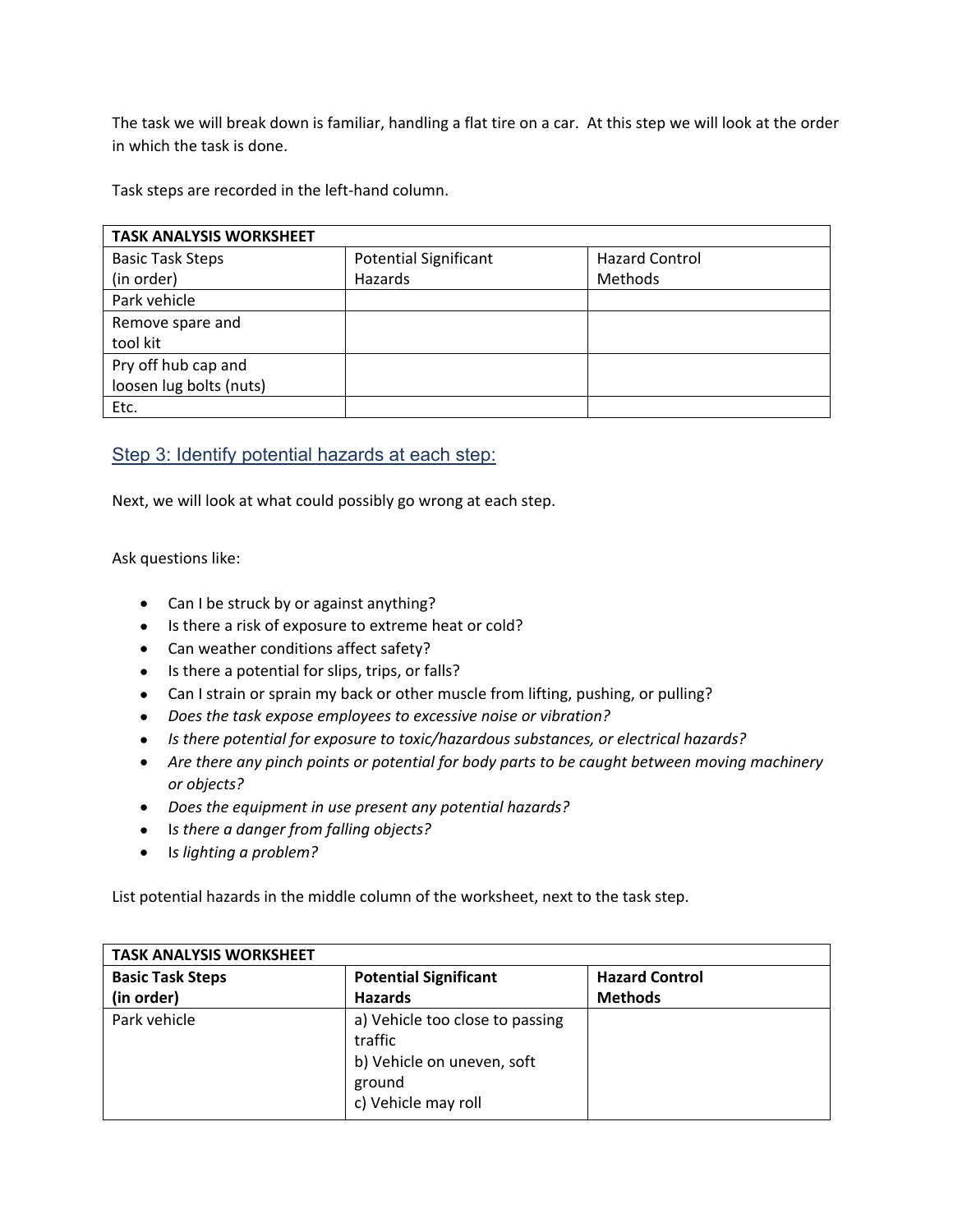| Remove spare and toolkit | a) Strain from lifting |  |
|--------------------------|------------------------|--|
|                          | spare                  |  |
| Pry off hub cap and      | a) Hub cap may pop     |  |
| loosen lug bolts (nuts)  | off and hit you        |  |
|                          | b) Lug wrench may slip |  |
| Etc.                     |                        |  |

# Step 4: Determine how to control the hazards

Now that we have identified the hazards at each step. We will now come up with hazard control methods to eliminate or control hazards.

Think back to the hierarchy of hazard controls; the first line of defense is to always eliminate the hazards; if that does not work, then you want to move down the list.

Determine which hazard control methods you will use and list them in the right-hand column of the worksheet, directly across from the hazards in which they need to control. Be specific when listing your control methods, do not use phrases like "be careful."

| <b>TASK ANALYSIS WORKSHEET</b> |                              |                                   |
|--------------------------------|------------------------------|-----------------------------------|
| <b>Basic Task Steps</b>        | <b>Potential Significant</b> | <b>Hazard Control</b>             |
| (in order)                     | Hazards                      | Methods                           |
| Park vehicle                   | a) Vehicle too close to      | a) Drive to area well clear of    |
|                                | passing traffic              | traffic. Turn on emergency        |
|                                | b) Vehicle on uneven,        | flashers                          |
|                                | soft ground                  | b) Choose a firm, level area      |
|                                | c) Vehicle may roll          | c) Apply parking brake; leave     |
|                                |                              | transmission in gear or in PARK;  |
|                                |                              | place blocks in front and back of |
|                                |                              | wheel diagonally opposite the     |
|                                |                              | flat                              |
| Remove spare and               | a) Strain from lifting       | a) Turn spare into                |
| tool kit                       | spare                        | upright position in               |
|                                |                              | wheel well. Using                 |
|                                |                              | your legs and                     |
|                                |                              | standing as close as              |
|                                |                              | possible, lift spare              |
|                                |                              | out of truck and roll             |
|                                |                              | to flat tire                      |
| Pry off hub cap and            | a) Hub cap may pop off       | a) Pry off hub cap using          |
| loosen lug bolts               | and hit you                  | steady pressure                   |
| (nuts)                         | b) Lug wrench may slip       | b) Use proper lug                 |
|                                |                              | wrench; apply steady              |
|                                |                              | pressure slowly                   |
| Etc.                           |                              |                                   |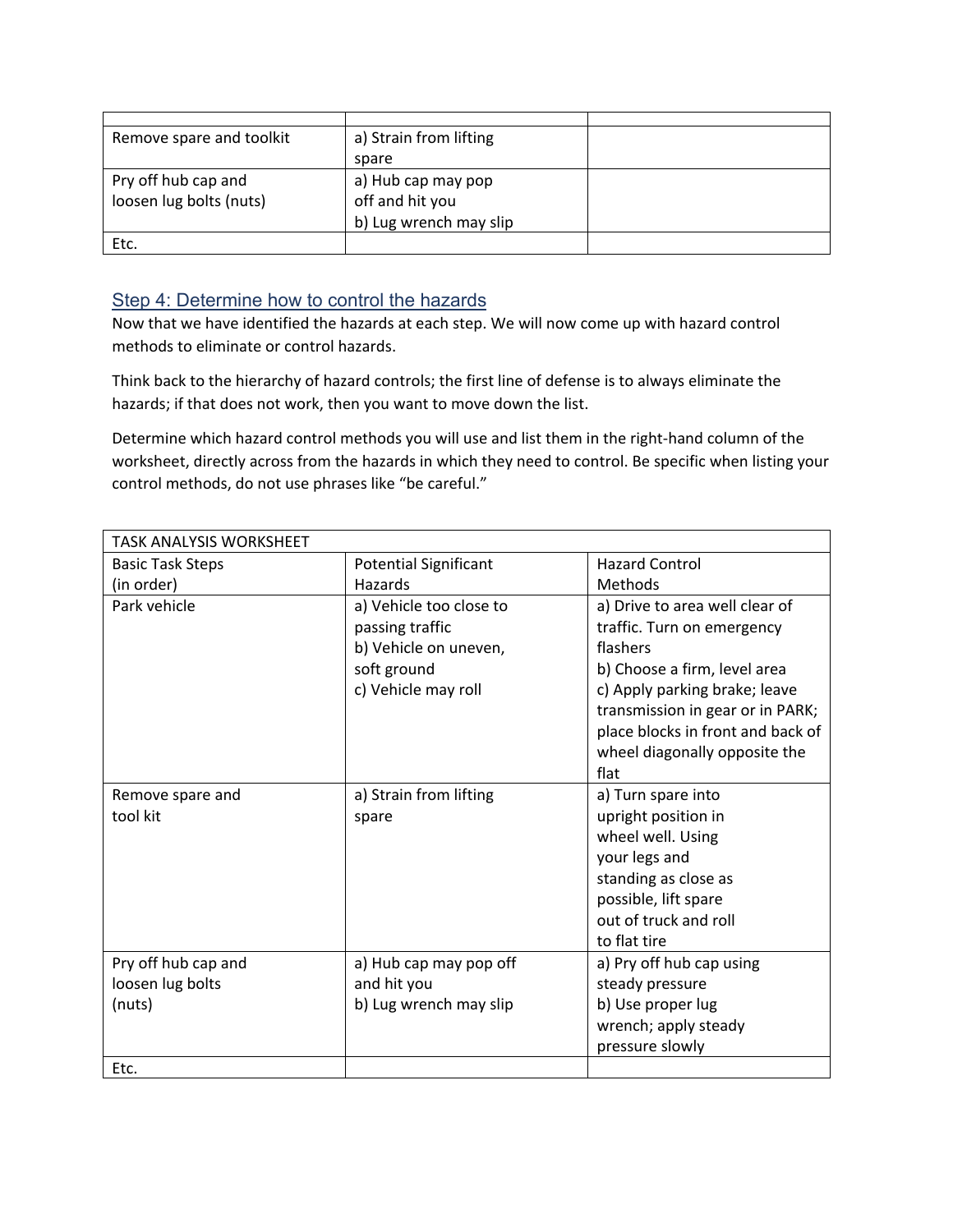## Step 5: Write a safe work procedure (SWP)

Now that you have completed a JHA, it is time to create a SWP for your employees to be trained on to ensure they have all the information needed to work safely.

To write a safe work procedure use all of the information you gathered from your JHA. To write a stepby-step guide on how to perform the task/job safely.

Involve your employees in the process of controlling hazards, they complete the jobs/ tasks each day and they know them the best. This will also increase the chance that they will follow the SWP, it gives them a sense of control, also they will look out for fellow employees to ensure they are completing the task properly, lastly it will show employees that you value their opinion, and they will feel respected.

## **In regard to SWP's remember to:**

- Keep the SWP relevant to your workplace.
- Use simplistic language and make sure it is easy to understand.
- Ensure that SWP's follows all safety law.
- Review all SWP's at least annually.
- Supervisors must clearly understand the SWP's that apply to them and the employees they lead.
- Update SWP training when there are any changes to the job/task.
- Supervisors must enforce the SWP's.
- If necessary, discipline action must be used if SWP's are not followed.

Monitoring/follow up for effectiveness: The purpose of a review is to ensure that the Hazard Identification and Control process stays relevant and up to date. Effectiveness ensures that the workplace stays as safe as possible. Having an effective Hazard Identification and Control process ensures all employees at your company are protected. Hazards identified in this process should be reviewed at least annually to ensure nothing has changed and that controls are still effective.

## Blank Safe Work Procedure Form

Must be reviewed signed and dated by Manager. The JOSH committee or Safety Representative and applicable employees shall review and make necessary changes before the SWP is used to train employees.

| Department / Area: | <b>Approved By:</b> | <b>Date Created:</b> | <b>Review / Revised date:</b> |
|--------------------|---------------------|----------------------|-------------------------------|
|                    |                     |                      |                               |

| <b>Potential Hazards:</b> | Possible Injuries: |
|---------------------------|--------------------|
|                           |                    |
|                           |                    |
|                           |                    |
|                           |                    |
|                           | Training:          |
|                           |                    |
|                           |                    |
|                           |                    |